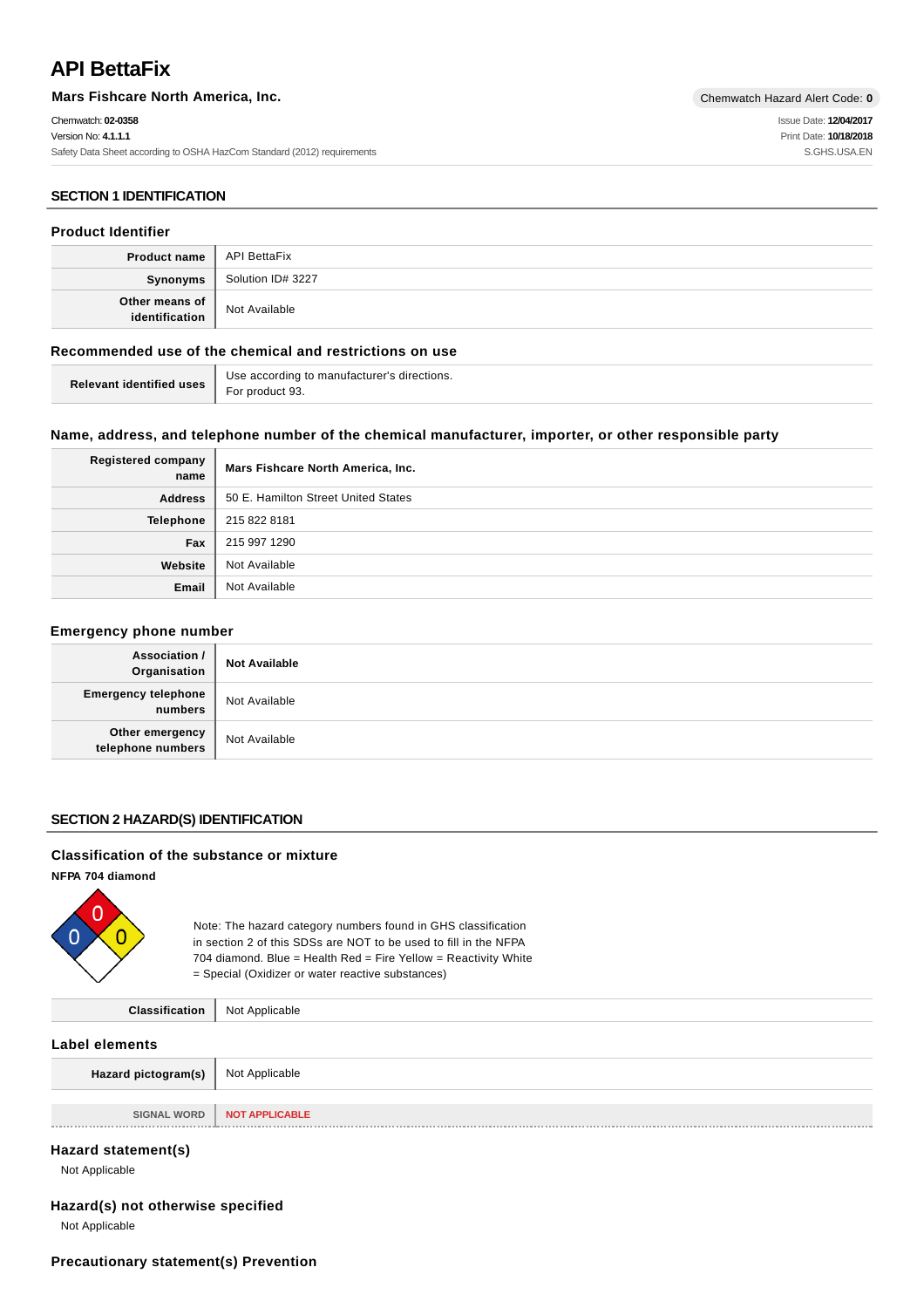#### Not Applicable

### **Precautionary statement(s) Response**

Not Applicable

# **Precautionary statement(s) Storage**

Not Applicable

# **Precautionary statement(s) Disposal**

Not Applicable

### **SECTION 3 COMPOSITION / INFORMATION ON INGREDIENTS**

### **Substances**

See section below for composition of Mixtures

#### **Mixtures**

| <b>CAS No</b> | %[weight] | <b>Name</b>              |
|---------------|-----------|--------------------------|
|               | 20        | ingredients, proprietary |
| 7732-18-5     | 80        | water                    |

The specific chemical identity and/or exact percentage (concentration) of composition has been withheld as a trade secret.

### **SECTION 4 FIRST-AID MEASURES**

#### **Description of first aid measures**

| <b>Eye Contact</b>  | If this product comes in contact with eyes:<br>▶ Wash out immediately with water.<br>If irritation continues, seek medical attention.<br>► Removal of contact lenses after an eye injury should only be undertaken by skilled personnel. |
|---------------------|------------------------------------------------------------------------------------------------------------------------------------------------------------------------------------------------------------------------------------------|
| <b>Skin Contact</b> | If skin or hair contact occurs:<br>Flush skin and hair with running water (and soap if available).<br>▶ Seek medical attention in event of irritation.                                                                                   |
| Inhalation          | If fumes, aerosols or combustion products are inhaled remove from contaminated area.<br>• Other measures are usually unnecessary.                                                                                                        |
| Ingestion           | $\cdot$ Immediately give a glass of water.<br>First aid is not generally required. If in doubt, contact a Poisons Information Centre or a doctor.                                                                                        |

#### **Most important symptoms and effects, both acute and delayed**

See Section 11

### **Indication of any immediate medical attention and special treatment needed**

Treat symptomatically.

#### **SECTION 5 FIRE-FIGHTING MEASURES**

### **Extinguishing media**

There is no restriction on the type of extinguisher which may be used. Use extinguishing media suitable for surrounding area.

#### **Special hazards arising from the substrate or mixture**

| .<br>Fire<br>omezu<br>_____ | known.<br>None |
|-----------------------------|----------------|
|                             |                |

### **Special protective equipment and precautions for fire-fighters**

| <b>Fire Fighting</b>         | Alert Fire Brigade and tell them location and nature of hazard.<br>Wear breathing apparatus plus protective gloves in the event of a fire.<br>Prevent, by any means available, spillage from entering drains or water courses. |
|------------------------------|--------------------------------------------------------------------------------------------------------------------------------------------------------------------------------------------------------------------------------|
| <b>Fire/Explosion Hazard</b> | Non combustible.<br>Not considered a significant fire risk, however containers may burn.                                                                                                                                       |

### **SECTION 6 ACCIDENTAL RELEASE MEASURES**

#### **Personal precautions, protective equipment and emergency procedures**

See section 8

# **Environmental precautions**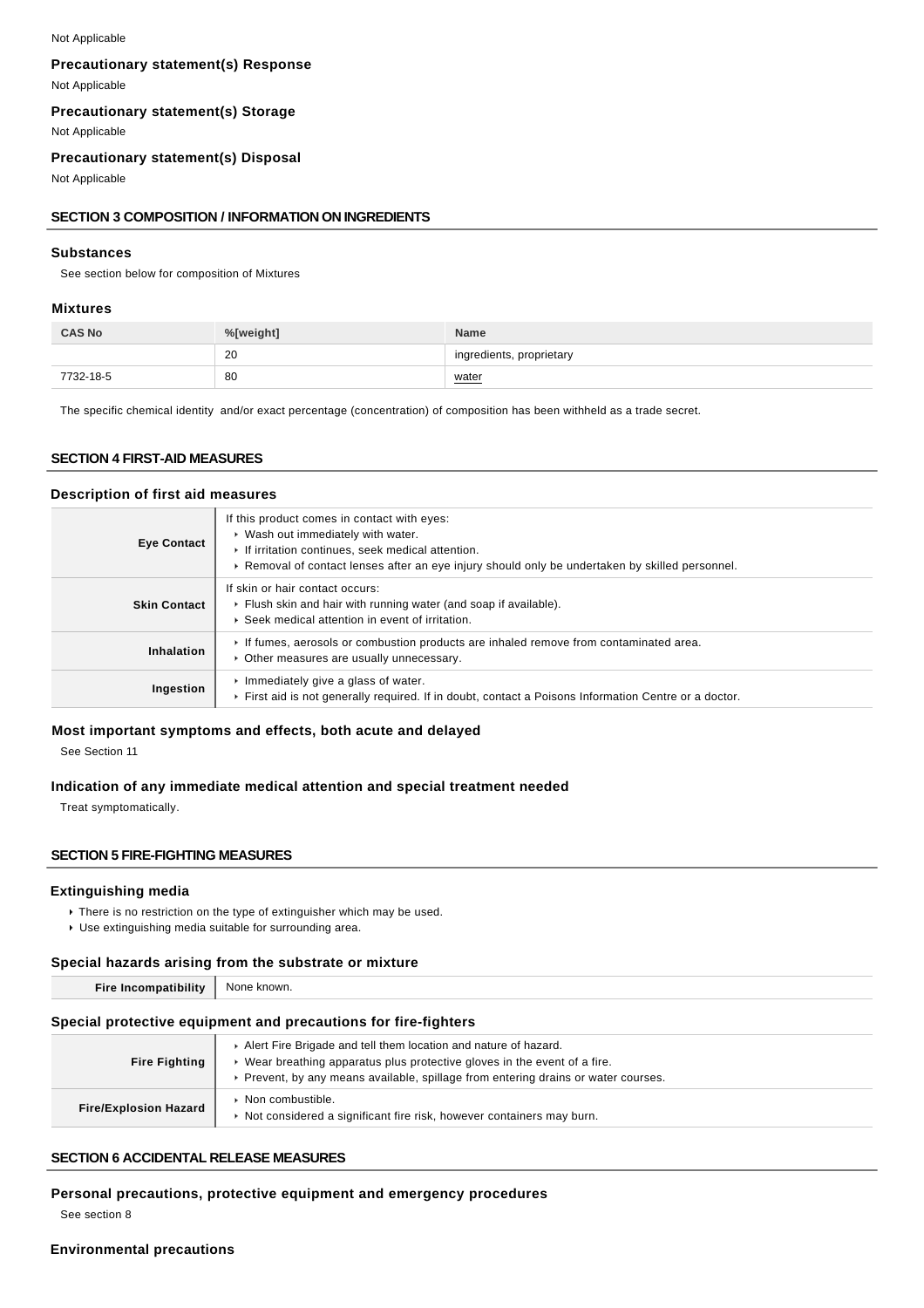# **Methods and material for containment and cleaning up**

| <b>Minor Spills</b> | • Clean up all spills immediately.<br>Avoid breathing vapours and contact with skin and eyes.<br>► Control personal contact with the substance, by using protective equipment. |
|---------------------|--------------------------------------------------------------------------------------------------------------------------------------------------------------------------------|
| <b>Major Spills</b> | Minor hazard.<br>Clear area of personnel.<br>Alert Fire Brigade and tell them location and nature of hazard.                                                                   |

Personal Protective Equipment advice is contained in Section 8 of the SDS.

# **SECTION 7 HANDLING AND STORAGE**

### **Precautions for safe handling**

| Safe handling     | ▶ Limit all unnecessary personal contact.<br>▶ Wear protective clothing when risk of exposure occurs.<br>▶ Use in a well-ventilated area. |
|-------------------|-------------------------------------------------------------------------------------------------------------------------------------------|
| Other information | Store in original containers.<br>▶ Keep containers securely sealed.<br>Store in a cool, dry, well-ventilated area.                        |

# **Conditions for safe storage, including any incompatibilities**

| Suitable container      | • Polyethylene or polypropylene container.<br>▶ Packing as recommended by manufacturer.<br>▶ Check all containers are clearly labelled and free from leaks. |
|-------------------------|-------------------------------------------------------------------------------------------------------------------------------------------------------------|
| Storage incompatibility | Avoid contamination of water, foodstuffs, feed or seed.<br>None known                                                                                       |



**X** — Must not be stored together

**0** — May be stored together with specific preventions

**+** — May be stored together

### **SECTION 8 EXPOSURE CONTROLS / PERSONAL PROTECTION**

# **Control parameters**

### **OCCUPATIONAL EXPOSURE LIMITS (OEL)**

#### **INGREDIENT DATA**

Not Available

### **EMERGENCY LIMITS**

| Ingredient          | <b>Material name</b> | TEEL-1        | TEEL-2              | TEEL-3        |
|---------------------|----------------------|---------------|---------------------|---------------|
| <b>API BettaFix</b> | Not Available        | Not Available | Not Available       | Not Available |
|                     |                      |               |                     |               |
| Ingredient          | <b>Original IDLH</b> |               | <b>Revised IDLH</b> |               |
| water               | Not Available        |               | Not Available       |               |

# **Exposure controls**

| Appropriate engineering<br>controls | Engineering controls are used to remove a hazard or place a barrier between the worker and the hazard. Well-designed<br>engineering controls can be highly effective in protecting workers and will typically be independent of worker interactions<br>to provide this high level of protection.<br>The basic types of engineering controls are:<br>Process controls which involve changing the way a job activity or process is done to reduce the risk. |
|-------------------------------------|-----------------------------------------------------------------------------------------------------------------------------------------------------------------------------------------------------------------------------------------------------------------------------------------------------------------------------------------------------------------------------------------------------------------------------------------------------------|
| Personal protection                 | <b>FILED</b>                                                                                                                                                                                                                                                                                                                                                                                                                                              |
| Eye and face protection             | Safety glasses with side shields<br>▶ Chemical goggles.<br>► Contact lenses may pose a special hazard; soft contact lenses may absorb and concentrate irritants. A written policy<br>document, describing the wearing of lenses or restrictions on use, should be created for each workplace or task.                                                                                                                                                     |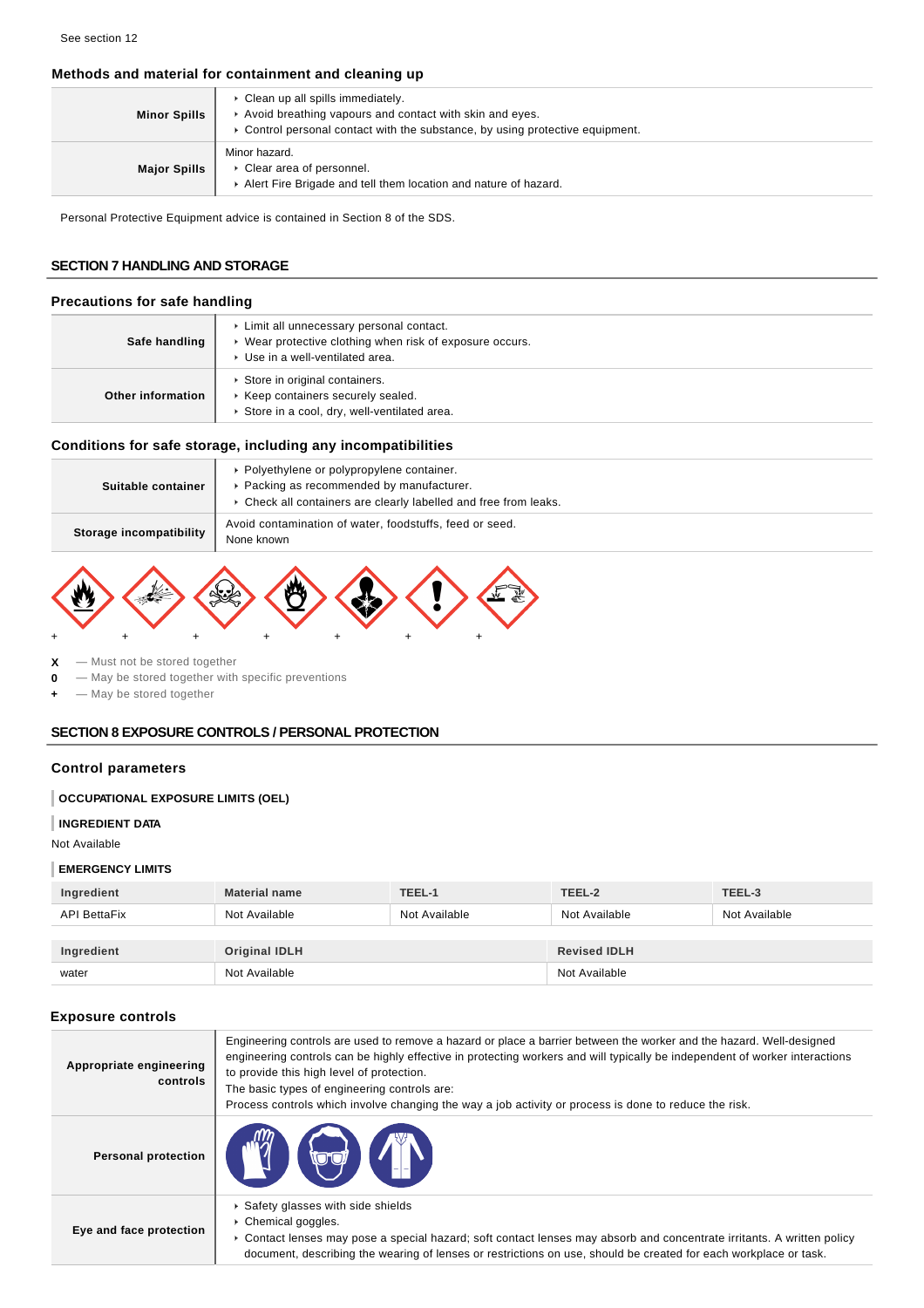| <b>Skin protection</b> | See Hand protection below                                                                                                                                                                                                                                                                                                                                                                                                                                                                                                                                                                            |
|------------------------|------------------------------------------------------------------------------------------------------------------------------------------------------------------------------------------------------------------------------------------------------------------------------------------------------------------------------------------------------------------------------------------------------------------------------------------------------------------------------------------------------------------------------------------------------------------------------------------------------|
| Hands/feet protection  | Wear general protective gloves, eg. light weight rubber gloves.<br>The selection of suitable gloves does not only depend on the material, but also on further marks of quality which vary<br>from manufacturer to manufacturer. Where the chemical is a preparation of several substances, the resistance of the<br>glove material can not be calculated in advance and has therefore to be checked prior to the application.<br>The exact break through time for substances has to be obtained from the manufacturer of the protective gloves and has<br>to be observed when making a final choice. |
| <b>Body protection</b> | See Other protection below                                                                                                                                                                                                                                                                                                                                                                                                                                                                                                                                                                           |
| Other protection       | No special equipment needed when handling small quantities.<br><b>OTHERWISE:</b><br>$\triangleright$ Overalls.<br>▶ Barrier cream.                                                                                                                                                                                                                                                                                                                                                                                                                                                                   |

# **SECTION 9 PHYSICAL AND CHEMICAL PROPERTIES**

# **Information on basic physical and chemical properties**

| Clear to milky liquid with a camphoraceous odour; mixes with water. |                                                   |                |  |  |
|---------------------------------------------------------------------|---------------------------------------------------|----------------|--|--|
|                                                                     |                                                   |                |  |  |
| Liquid                                                              | Relative density (Water =<br>1)                   | 0.917          |  |  |
| Not Available                                                       | <b>Partition coefficient</b><br>n-octanol / water | Not Available  |  |  |
| Not Available                                                       | Auto-ignition temperature<br>$(^{\circ}C)$        | Not Applicable |  |  |
| 5.5                                                                 | Decomposition<br>temperature                      | Not Available  |  |  |
| Not Available                                                       | Viscosity (cSt)                                   | Not Available  |  |  |
| Not Available                                                       | Molecular weight (g/mol)                          | Not Applicable |  |  |
| Not Applicable                                                      | <b>Taste</b>                                      | Not Available  |  |  |
| Not Available                                                       | <b>Explosive properties</b>                       | Not Available  |  |  |
| Not Applicable                                                      | <b>Oxidising properties</b>                       | Not Available  |  |  |
| Not Applicable                                                      | <b>Surface Tension (dyn/cm</b><br>or mN/m)        | Not Available  |  |  |
| Not Applicable                                                      | <b>Volatile Component</b><br>(%                   | Not Available  |  |  |
| Not Available                                                       | Gas group                                         | Not Available  |  |  |
| Miscible                                                            | pH as a solution (1%)                             | Not Available  |  |  |
| Not Available                                                       | VOC g/L                                           | Not Available  |  |  |
|                                                                     |                                                   |                |  |  |

# **SECTION 10 STABILITY AND REACTIVITY**

| Reactivity                                 | See section 7                                                                                                                        |
|--------------------------------------------|--------------------------------------------------------------------------------------------------------------------------------------|
| <b>Chemical stability</b>                  | • Unstable in the presence of incompatible materials.<br>▶ Product is considered stable.<br>Hazardous polymerisation will not occur. |
| Possibility of hazardous<br>reactions      | See section 7                                                                                                                        |
| <b>Conditions to avoid</b>                 | See section 7                                                                                                                        |
| Incompatible materials                     | See section 7                                                                                                                        |
| <b>Hazardous</b><br>decomposition products | See section 5                                                                                                                        |

# **SECTION 11 TOXICOLOGICAL INFORMATION**

# **Information on toxicological effects**

| <b>Inhaled</b> | The material is not thought to produce adverse health effects or irritation of the respiratory tract (as classified by EC<br>Directives using animal models). Nevertheless, good hygiene practice requires that exposure be kept to a minimum and<br>that suitable control measures be used in an occupational setting.<br>Not normally a hazard due to non-volatile nature of product |
|----------------|----------------------------------------------------------------------------------------------------------------------------------------------------------------------------------------------------------------------------------------------------------------------------------------------------------------------------------------------------------------------------------------|
| Ingestion      | The material has <b>NOT</b> been classified by EC Directives or other classification systems as "harmful by ingestion". This is<br>because of the lack of corroborating animal or human evidence.                                                                                                                                                                                      |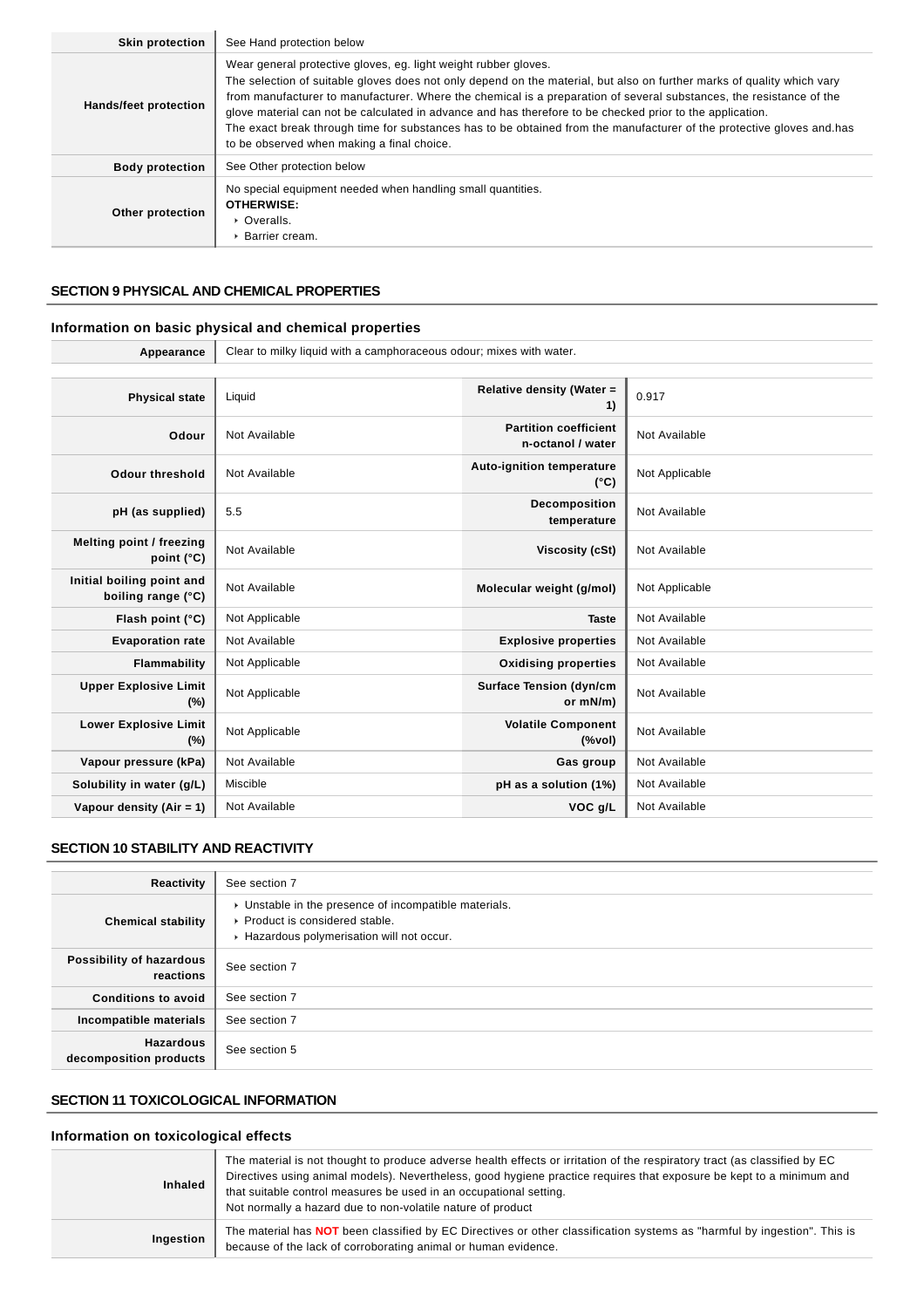| <b>Skin Contact</b> | The material is not thought to produce adverse health effects or skin irritation following contact (as classified by EC<br>Directives using animal models). Nevertheless, good hygiene practice requires that exposure be kept to a minimum and<br>that suitable gloves be used in an occupational setting. |                                                                                                                                                                                                                                           |  |
|---------------------|-------------------------------------------------------------------------------------------------------------------------------------------------------------------------------------------------------------------------------------------------------------------------------------------------------------|-------------------------------------------------------------------------------------------------------------------------------------------------------------------------------------------------------------------------------------------|--|
| Eye                 | Although the liquid is not thought to be an irritant (as classified by EC Directives), direct contact with the eye may<br>produce transient discomfort characterised by tearing or conjunctival redness (as with windburn).                                                                                 |                                                                                                                                                                                                                                           |  |
| Chronic             |                                                                                                                                                                                                                                                                                                             | Long-term exposure to the product is not thought to produce chronic effects adverse to the health (as classified by EC<br>Directives using animal models); nevertheless exposure by all routes should be minimised as a matter of course. |  |
|                     | <b>TOXICITY</b>                                                                                                                                                                                                                                                                                             | <b>IRRITATION</b>                                                                                                                                                                                                                         |  |

|                     | <u>IUAIULI</u>                                                                                                                                                                                                                  | IRRIJAIJUN        |  |
|---------------------|---------------------------------------------------------------------------------------------------------------------------------------------------------------------------------------------------------------------------------|-------------------|--|
| <b>API BettaFix</b> | Not Available                                                                                                                                                                                                                   | Not Available     |  |
|                     |                                                                                                                                                                                                                                 |                   |  |
| water               | <b>TOXICITY</b>                                                                                                                                                                                                                 | <b>IRRITATION</b> |  |
|                     | Not Available                                                                                                                                                                                                                   | Not Available     |  |
| Legend:             | 1. Value obtained from Europe ECHA Registered Substances - Acute toxicity 2.* Value obtained from manufacturer's SDS.<br>Unless otherwise specified data extracted from RTECS - Register of Toxic Effect of chemical Substances |                   |  |
|                     |                                                                                                                                                                                                                                 |                   |  |

| <b>WATER</b>                                | No significant acute toxicological data identified in literature search. |                                           |                                                                                          |
|---------------------------------------------|--------------------------------------------------------------------------|-------------------------------------------|------------------------------------------------------------------------------------------|
|                                             |                                                                          |                                           |                                                                                          |
| <b>Acute Toxicity</b>                       | $\circ$                                                                  | Carcinogenicity                           | $\circ$                                                                                  |
| <b>Skin Irritation/Corrosion</b>            | ∾                                                                        | Reproductivity                            | $\circ$                                                                                  |
| <b>Serious Eye</b><br>Damage/Irritation     | $\odot$                                                                  | <b>STOT - Single Exposure</b>             | $\circ$                                                                                  |
| <b>Respiratory or Skin</b><br>sensitisation | $\odot$                                                                  | <b>STOT - Repeated</b><br><b>Exposure</b> | $\circ$                                                                                  |
| <b>Mutagenicity</b>                         | $\circledcirc$                                                           | <b>Aspiration Hazard</b>                  | $\circ$                                                                                  |
|                                             |                                                                          | Legend:                                   | $\blacktriangleright$ - Data available but does not fill the criteria for classification |

 $\blacktriangleright$  – Data available to make classification

 $\bigcirc$  – Data Not Available to make classification

# **SECTION 12 ECOLOGICAL INFORMATION**

# **Toxicity**

| <b>API BettaFix</b> | <b>ENDPOINT</b><br>Not<br>Available | <b>TEST DURATION (HR)</b><br>Not Available                                                                                                                                                                                                                                                                                                                                                         | <b>SPECIES</b><br>Not Available | <b>VALUE</b><br>Not<br>Available | <b>SOURCE</b><br>Not<br>Available |
|---------------------|-------------------------------------|----------------------------------------------------------------------------------------------------------------------------------------------------------------------------------------------------------------------------------------------------------------------------------------------------------------------------------------------------------------------------------------------------|---------------------------------|----------------------------------|-----------------------------------|
| water               | <b>ENDPOINT</b><br>Not<br>Available | <b>TEST DURATION (HR)</b><br>Not Available                                                                                                                                                                                                                                                                                                                                                         | <b>SPECIES</b><br>Not Available | <b>VALUE</b><br>Not<br>Available | <b>SOURCE</b><br>Not<br>Available |
| Legend:             |                                     | Extracted from 1. IUCLID Toxicity Data 2. Europe ECHA Registered Substances - Ecotoxicological Information - Aquatic<br>Toxicity 3. EPIWIN Suite V3.12 (QSAR) - Aquatic Toxicity Data (Estimated) 4. US EPA, Ecotox database - Aquatic Toxicity<br>Data 5. ECETOC Aquatic Hazard Assessment Data 6. NITE (Japan) - Bioconcentration Data 7. METI (Japan) -<br>Bioconcentration Data 8. Vendor Data |                                 |                                  |                                   |

# **Persistence and degradability**

| Ingredient | Persistence: Water/Soil | Persistence: Air |
|------------|-------------------------|------------------|
| water      | LOW                     | LOW              |

# **Bioaccumulative potential**

| Ingredient | <b>Bioaccumulation</b>                     |
|------------|--------------------------------------------|
| water      | $V$ (LogKOW = -1.38)<br>$\bigcap M$<br>LUW |

### **Mobility in soil**

| Ingredient | <b>Mobility</b>      |
|------------|----------------------|
| water      | LOW ( $KOC = 14.3$ ) |

# **SECTION 13 DISPOSAL CONSIDERATIONS**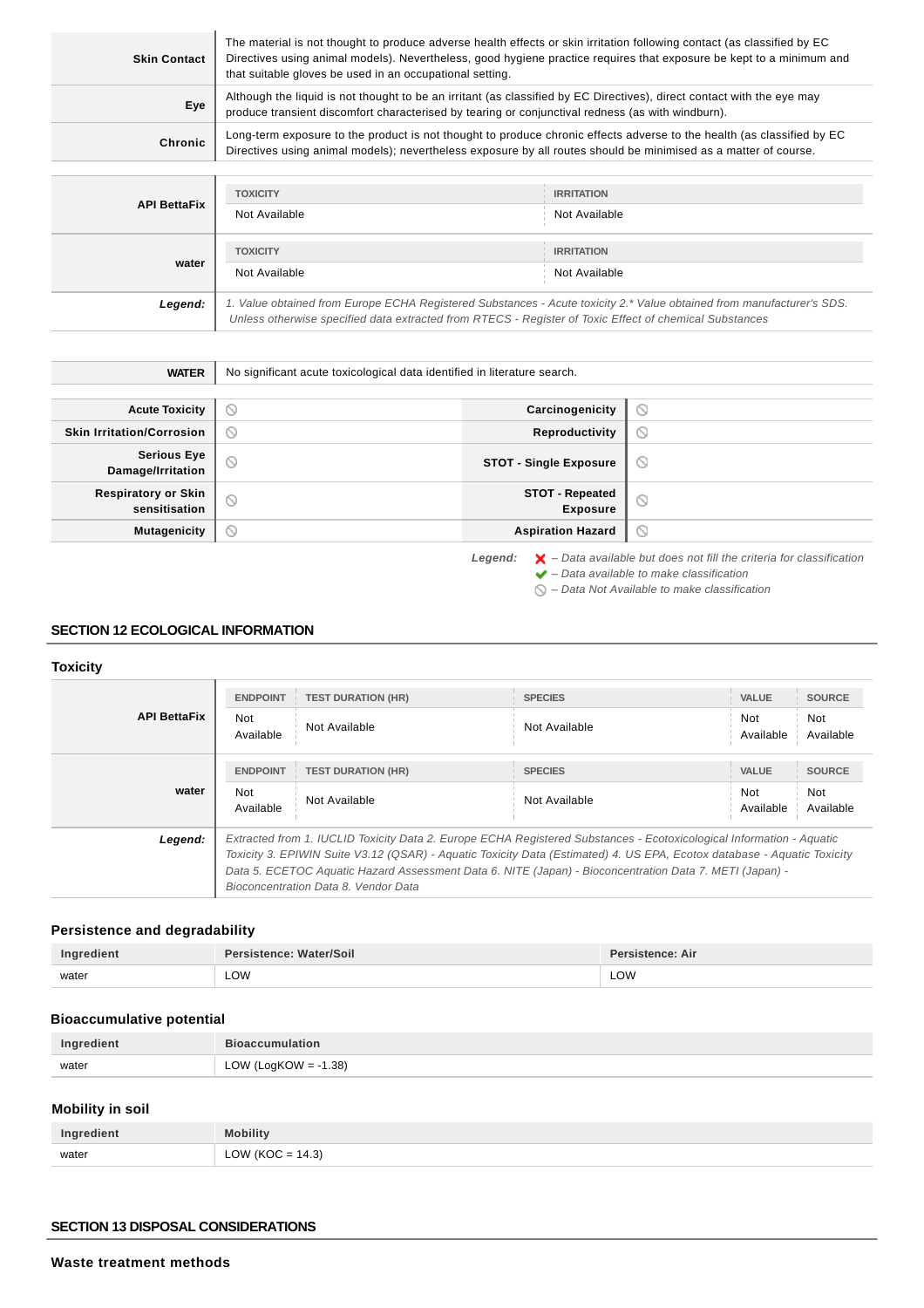|                            | Legislation addressing waste disposal requirements may differ by country, state and/ or territory. Each user must refer to     |
|----------------------------|--------------------------------------------------------------------------------------------------------------------------------|
|                            | laws operating in their area. In some areas, certain wastes must be tracked.                                                   |
|                            | DO NOT allow wash water from cleaning or process equipment to enter drains.                                                    |
|                            | It may be necessary to collect all wash water for treatment before disposal.                                                   |
| <b>Product / Packaging</b> | In all cases disposal to sewer may be subject to local laws and regulations and these should be considered first.              |
| disposal                   | ▶ Recycle wherever possible.                                                                                                   |
|                            | ► Consult manufacturer for recycling options or consult local or regional waste management authority for disposal if no        |
|                            | suitable treatment or disposal facility can be identified.                                                                     |
|                            | ▶ Dispose of by: burial in a land-fill specifically licensed to accept chemical and / or pharmaceutical wastes or incineration |
|                            | in a licensed apparatus (after admixture with suitable combustible material).                                                  |

### **SECTION 14 TRANSPORT INFORMATION**

### **Labels Required**

| <b>Marini</b><br>rınc<br>ma·<br>_________ | - NC<br>$\sim$ |
|-------------------------------------------|----------------|

### **Land transport (DOT): NOT REGULATED FOR TRANSPORT OF DANGEROUS GOODS**

### **Air transport (ICAO-IATA / DGR): NOT REGULATED FOR TRANSPORT OF DANGEROUS GOODS**

# **Sea transport (IMDG-Code / GGVSee): NOT REGULATED FOR TRANSPORT OF DANGEROUS GOODS**

# **Transport in bulk according to Annex II of MARPOL and the IBC code**

Not Applicable

# **SECTION 15 REGULATORY INFORMATION**

# **Safety, health and environmental regulations / legislation specific for the substance or mixture**

### **WATER(7732-18-5) IS FOUND ON THE FOLLOWING REGULATORY LISTS**

US Toxic Substances Control Act (TSCA) - Chemical Substance Inventory US TSCA Chemical Substance Inventory - Interim List of Active

**Substances** 

### **Federal Regulations**

### **Superfund Amendments and Reauthorization Act of 1986 (SARA)**

# **SECTION 311/312 HAZARD CATEGORIES**

| Flammable (Gases, Aerosols, Liquids, or Solids)              | <b>No</b> |
|--------------------------------------------------------------|-----------|
| Gas under pressure                                           | No        |
| Explosive                                                    | <b>No</b> |
| Self-heating                                                 | <b>No</b> |
| Pyrophoric (Liquid or Solid)                                 | <b>No</b> |
| <b>Pyrophoric Gas</b>                                        | <b>No</b> |
| Corrosive to metal                                           | <b>No</b> |
| Oxidizer (Liquid, Solid or Gas)                              | <b>No</b> |
| Organic Peroxide                                             | <b>No</b> |
| Self-reactive                                                | <b>No</b> |
| In contact with water emits flammable gas                    | <b>No</b> |
| <b>Combustible Dust</b>                                      | <b>No</b> |
| Carcinogenicity                                              | <b>No</b> |
| Acute toxicity (any route of exposure)                       | <b>No</b> |
| Reproductive toxicity                                        | <b>No</b> |
| Skin Corrosion or Irritation                                 | <b>No</b> |
| Respiratory or Skin Sensitization                            | <b>No</b> |
| Serious eye damage or eye irritation                         | <b>No</b> |
| Specific target organ toxicity (single or repeated exposure) | <b>No</b> |
| <b>Aspiration Hazard</b>                                     | <b>No</b> |
| Germ cell mutagenicity                                       | <b>No</b> |
| Simple Asphyxiant                                            | <b>No</b> |
|                                                              |           |

**US. EPA CERCLA HAZARDOUS SUBSTANCES AND REPORTABLE QUANTITIES (40 CFR 302.4)**

None Reported